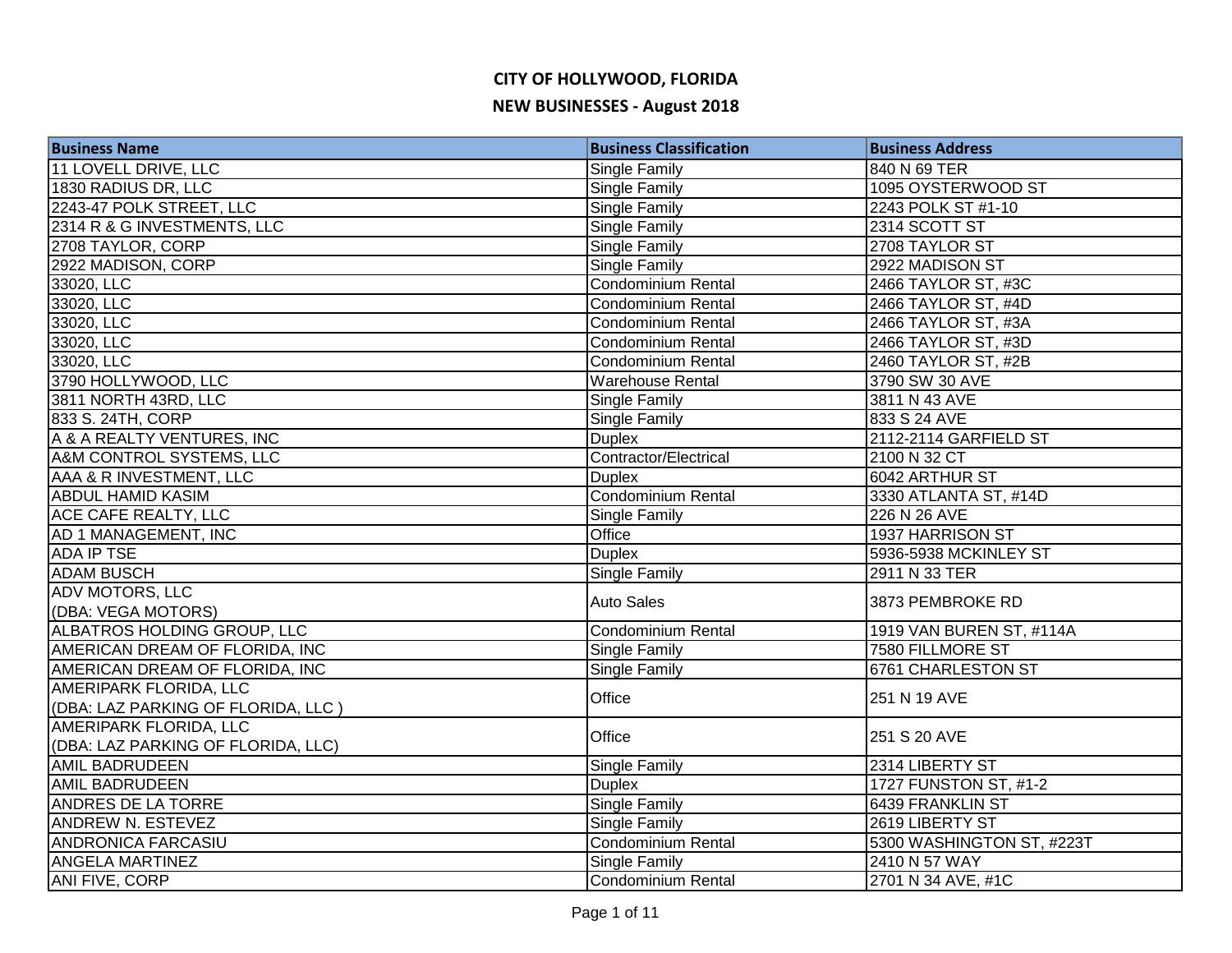# **CITY OF HOLLYWOOD, FLORIDA**

#### **NEW BUSINESSES - August 2018**

| <b>Business Name</b>                           | <b>Business Classification</b> | <b>Business Address</b>      |
|------------------------------------------------|--------------------------------|------------------------------|
| <b>ARIK TRYSKER</b>                            | Single Family                  | 4717 CLEVELAND ST            |
| <b>ARRANGEMENTS III, INC</b>                   | <b>Duplex</b>                  | 328 MONROE ST, #1-2          |
| <b>ASHLEY MARIE ARIAS</b>                      | Attorney                       | 5821 HOLLYWOOD BLVD          |
| ASTHMA AND ALLERGY ASSOCIATES OF FLORIDA, P.A. | <b>Medical Office</b>          | 3854B SHERIDAN ST            |
| <b>AUDREY J. BOATE FAM TR</b>                  | <b>Single Family</b>           | 7640 HOPE ST                 |
| AUTO REPAIR CENTER OF HOLLYWOOD, INC           | Repair/Auto                    | 5643 DEWEY ST                |
| AVELLANEDA 245, LLC                            | <b>Duplex</b>                  | 5929-5931 WILEY ST           |
| <b>AVITAL RAVID</b>                            | <b>Single Family</b>           | 5841 N FARRAGUT DR           |
| <b>AYALA BITON</b>                             | <b>Duplex</b>                  | 504 N 57 AVE                 |
| <b>B</b> 914, LLC                              | Condominium Rental             | 1600 S OCEAN DR, #4J         |
| BAKE SHOP 314 COMMISSARY, LLC                  | <b>CATERING/TAKE OUT</b>       | 3505 S OCEAN DR, #CU5        |
| <b>BARBARO E ROQUE</b>                         | Single Family                  | 6920 LIBERTY ST              |
| <b>BART INVESTMENTS, INC</b>                   | Single Family                  | 1534 N 58 AVE                |
| <b>BAS FLETCHER, LLC</b>                       | Single Family                  | 2645 FLETCHER ST             |
| BEATRIZ R GAVILAN REV LIV TR                   | Condominium Rental             | 1007 N 19 AVE, #2            |
| BEATRIZ R GAVILAN REV LIV TR                   | Condominium Rental             | 1007 N 19 AVE, #15           |
| BEATRIZ R GAVILAN REV LIV TR                   | Condominium Rental             | 1007 N 19 AVE, #18           |
| BELUGA INVESTMENT, LLC                         | Single Family                  | <b>2468 MAYO ST</b>          |
| <b>BETH LANDESMAN</b>                          | <b>Single Family</b>           | 4935 SARAZEN DR              |
| <b>BETH ROSENFIELD</b>                         | Single Family                  | 2239 THOMAS ST               |
| BODYOLOGY ANTI AGING AND HEALTHY LIVING, INC   | <b>Health Salon</b>            | 2015 HARRISON ST             |
| (DBA: BODYOLOGY)                               |                                |                              |
| <b>BROWARD COUNTY LOCKSMITH, LLC</b>           | Locksmith/Houses & Cars        | 3630 N 56 AVE, #322          |
| <b>BSR PROPERTIES, LLC</b>                     | Single Family                  | 3813 SW 49 PL                |
| CAPTAIN LOBSTER AND MORE, CORP                 | Small Vendor/Mobile            |                              |
| CAPTAIN ROB TRANSPORT, INC                     | Towing/Wrecker                 | 1115 CANELLA LN              |
| <b>CARL BERGSTROM</b>                          | <b>Single Family</b>           | 2731 FUNSTON ST              |
| <b>CARRIE BURCKHARTT</b>                       | <b>Condominium Rental</b>      | 901 HILLCREST DR, #404       |
| <b>CARRIE BURCKHARTT</b>                       | <b>Condominium Rental</b>      | 901 HILLCREST DR, #405       |
| CEBERGSTROM, LLC                               | <b>Single Family</b>           | 6154 CALL ST                 |
| CEBERGSTROM, LLC                               | Single Family                  | 6139 JOHNSON ST              |
| CHELWES ROOFING & INTERIORS, INC               | Contractor/Roofing             | 6790 CODY ST                 |
| <b>CINDY FRENCH</b>                            | Single Family                  | 2419 TAYLOR ST               |
| <b>CLARA VILLABONA</b>                         | Single Family                  | 822 N GOLF DR                |
| <b>CLARA VILLABONA LIV TR</b>                  | Single Family                  | 2822 MONROE ST               |
| <b>CLAUDIO L MIRO</b>                          | Dentist/Orthodontist           | <b>7071 TAFT ST</b>          |
| <b>CLETO SOLUTIONS, CORP</b>                   | Single Family                  | 2443 RODMAN ST               |
| COMPLETE CONTENT MANAGEMENT SERVICES, LLC      | Office                         | 2514 HOLLYWOOD BLVD, STE 406 |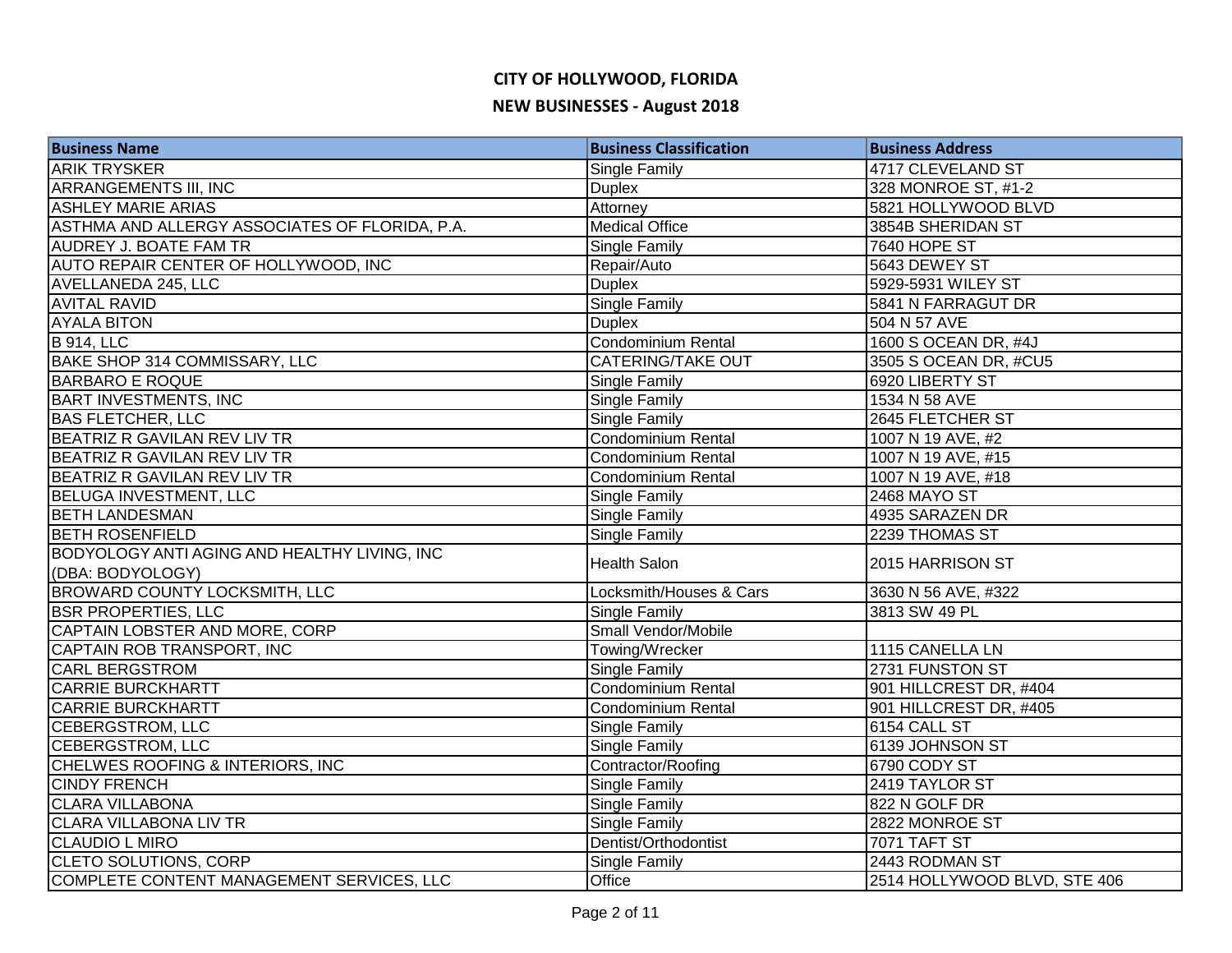| <b>Business Name</b>                                   | <b>Business Classification</b>     | <b>Business Address</b>   |
|--------------------------------------------------------|------------------------------------|---------------------------|
| <b>CONCETTA DELUCA</b>                                 | Condominium Rental                 | 311 LIBERTY ST, #20       |
| <b>CONSUELO VILLEGAS</b>                               | Single Family                      | 7501 RALEIGH ST           |
| <b>CUBANA SERVICES, INC</b>                            | <b>Travel Service</b>              | 5948 THOMAS ST            |
| <b>CUPLOS INVESTMENTS, LLC</b>                         | Apt Building (3 or more units)     | 2504 LIBERTY ST           |
| <b>D A INVESTMENTS 777, LLC</b>                        | Single Family                      | 2428 FUNSTON ST           |
| DAMEFE 1615 INVESTMENT GROUP, LLC                      | <b>Single Family</b>               | <b>1615 DIPLOMAT PKWY</b> |
| DANIEL B REINFELD                                      | Attorney                           | 2450 HOLLYWOOD BLVD, #706 |
| <b>DANIEL CAMPEA</b>                                   | <b>Condominium Rental</b>          | 3800 S OCEAN DR, #410     |
| <b>DANIEL CAMPEA</b>                                   | <b>Single Family</b>               | 2819 CLEVELAND ST         |
| <b>DANIEL DIAZ</b>                                     | <b>Single Family</b>               | 7120 SCOTT ST             |
| <b>DANIEL GLEIZER</b>                                  | <b>Single Family</b>               | 5942 MCKINLEY ST          |
| <b>DANIEL GLEIZER</b>                                  | <b>Duplex</b>                      | 5944-5946 MCKINLEY ST     |
| DANIEL REINFELD, P.A.                                  | Office                             | 2450 HOLLYWOOD BLVD, #706 |
| DAOCH, INC                                             | <b>Consultant/Business Advisor</b> | 4000 HOLLYWOOD BLVD, #555 |
| DARYA VALOSHYNA                                        | Condominium Rental                 | 1600 S OCEAN DR, #3D      |
| <b>DAVID ESQUENAZI</b>                                 | Single Family                      | 7501 FILLMORE ST          |
| <b>DAVID MELKONIAN</b>                                 | Condominium Rental                 | 419 S CRESCENT DR, #1     |
| DAVID SUERO                                            | <b>Single Family</b>               | 2325 WILEY ST             |
| DEAN SEGAL REALTY, LLC                                 | <b>Single Family</b>               | 1943 RODMAN ST            |
| <b>DEBRA MYERS</b>                                     | Single Family                      | 1624 S 24 AVE             |
| DENTIST OF HOLLYWOOD, INC                              | Office                             | 2219 HOLLYWOOD BLVD, #104 |
| <b>DGANIT PENIAS REV TR</b>                            | Single Family                      | 3145 N 37 AVE             |
| <b>DIANA FROEHLICH</b>                                 | Single Family                      | 1408 S GABRIEL ST         |
| <b>DIVINITY TRADING, INC</b><br>(DBA: HOLLY FOOD MART) | Grocery/Convenience Store          | 420 S DIXIE HWY           |
| <b>DMITRIY DUPLIY</b>                                  | Single Family                      | 6610 JOHNSON ST           |
| <b>DOINA BUZAN</b>                                     | <b>Single Family</b>               | 1113 N 13 AVE             |
| DON CASINO PRODUCTIONS, INC                            | Office                             |                           |
| (DBA: DON CASINO)                                      |                                    | 303 S 21 AVE              |
| DOR 1557 HOLLYWOOD, LLC                                | <b>Duplex</b>                      | 1557-1559 LIBERTY ST      |
| DOR 2145 HOLLYWOOD, LLC                                | <b>Duplex</b>                      | 2145 N 17 CT              |
| DOR 2511 PLUNKETT STREET HOLLYWOOD, LLC                | Single Family                      | 2511 PLUNKETT ST          |
| <b>DORIAN AGOLLI</b>                                   | <b>Condominium Rental</b>          | 901 HILLCREST DR, #410    |
| <b>DOUGLAS A. MAGILL</b>                               | Single Family                      | 7442 CLEVELAND ST         |
| DRE PAULE DUBE SPRCP, INC                              | Condominium Rental                 | 901 HILLCREST DR, #315    |
| <b>DREAMA TOBACCO, LLC</b>                             | <b>Retail Store/Stock</b>          | 1939 PEMBROKE RD          |
| (DBA: MR. SMOKE & VAPOR)                               |                                    |                           |
| <b>EDDIE THORNBERRY</b>                                | Single Family                      | 2217 GRANT ST             |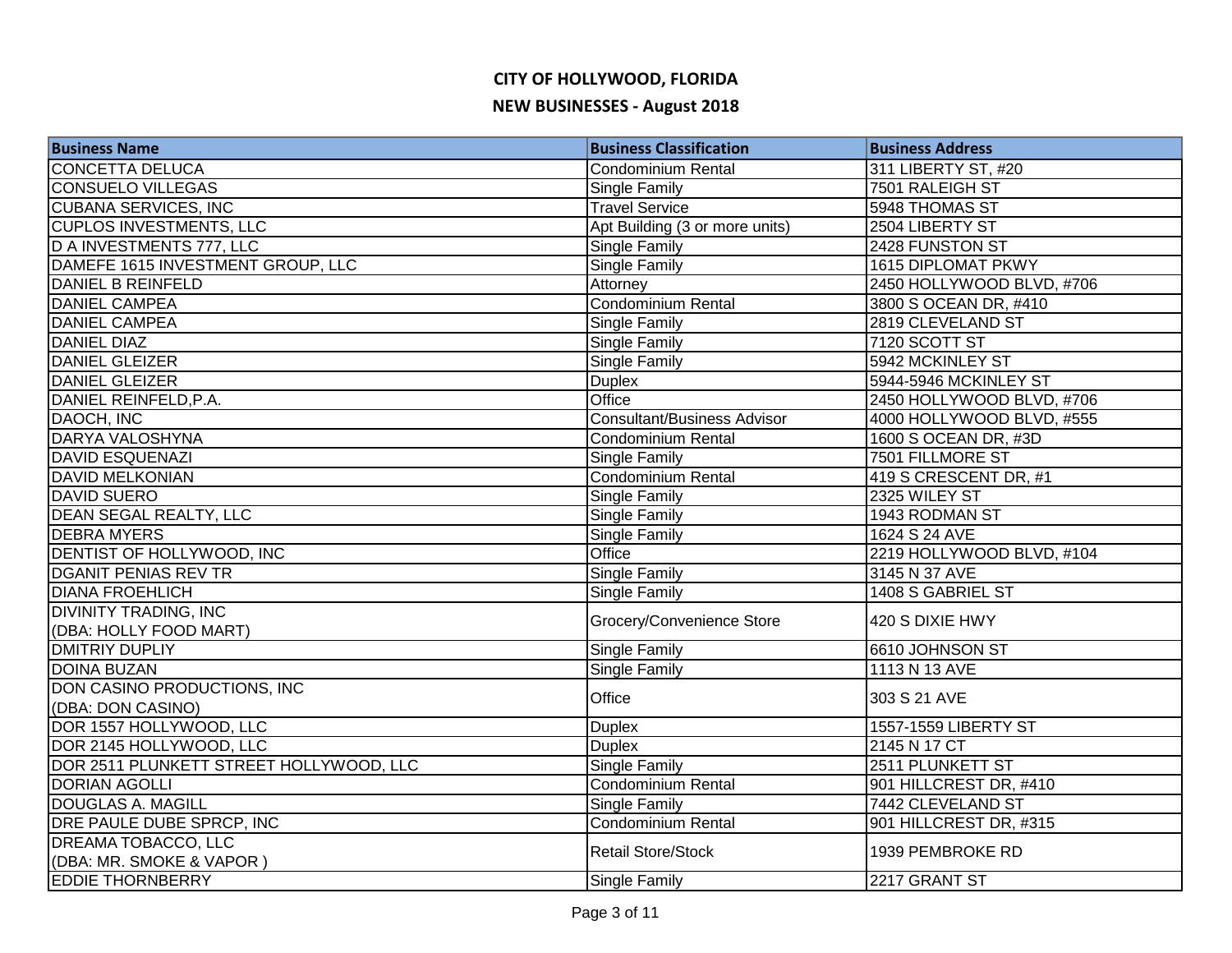| <b>Business Name</b>                        | <b>Business Classification</b> | <b>Business Address</b>    |
|---------------------------------------------|--------------------------------|----------------------------|
| <b>EDWARD PENA</b>                          | Single Family                  | 2502 GRANT ST              |
| <b>ELAINE ARNE RYAN</b>                     | Single Family                  | 6300 COOLIDGE ST           |
| ELI 1777, LLC                               | Apt Building (3 or more units) | 901 N 24 AVE, #1-7         |
| <b>ELIZABETH FURIATI</b>                    | Condominium Rental             | 1600 S OCEAN DR, #12D      |
| ELMORA, LLC                                 | Single Family                  | 6761 PARK ST               |
| <b>ELVIRA PASMANIK</b>                      | <b>Single Family</b>           | 1311 MONROE ST             |
| <b>EMBARK PROPERTIES, LLC</b>               | <b>Single Family</b>           | 2417 LINCOLN ST            |
| <b>ERNEST PEREZ</b>                         | Condominium Rental             | 311 LIBERTY ST, #21        |
| <b>ERNESTO ERIC FERNANDEZ</b>               | <b>Single Family</b>           | 818 S 26 CT                |
| <b>EULISES BURGOS</b>                       | <b>Duplex</b>                  | 851 S 63 AVE, #1-2         |
| <b>EULISES BURGOS</b>                       | <b>Duplex</b>                  | 5928-5930 LINCOLN ST, #1-2 |
| <b>EULISES BURGOS</b>                       | <b>Duplex</b>                  | 718-720 GLENN PKWY, #1-2   |
| <b>EULISES BURGOS</b>                       | <b>Duplex</b>                  | 716 GLENN PKWY, #A-B       |
| <b>EVANGELINE MCBRIDE</b>                   | Condominium Rental             | 900 TALLWOOD AVE, #309     |
| <b>EYAL LEVY</b>                            | Single Family                  | 7000 TYLER ST              |
| <b>FARBOD POURJI</b>                        | <b>Duplex</b>                  | 2029 MONROE ST             |
| <b>FEDERICO BASILIS</b>                     | <b>Single Family</b>           | 2419 GRANT ST              |
| <b>FELIX A RAMIREZ LABRADA</b>              | Physician                      | 5928 SHERIDAN ST           |
| <b>FEMAR INSURANCE, LLC</b>                 | Insurance Agency               | 1911 HOLLYWOOD BLVD, #200  |
| <b>FERNANDO GAMBACH</b>                     | Single Family                  | 3821 FARRAGUT ST           |
| FIRST BAPTIST CHURCH OF WEST HOLLYWOOD, INC | <b>Condominium Rental</b>      | 1891 N 61 AVE, #B302       |
| FIRST BAPTIST CHURCH OF WEST HOLLYWOOD, INC | <b>Condominium Rental</b>      | 1891 N 61 AVE, #B402       |
| <b>FLOR ANGELA MENDEZ</b>                   | <b>Condominium Rental</b>      | 901 HILLCREST DR, #205     |
| <b>FRANCESCO P. VALENTINO</b>               | Single Family                  | 518 N CRESCENT DR          |
| <b>GANGA PARMA</b>                          | Single Family                  | 1000 N 69 WAY              |
| <b>GARALFA ESTATES 2, LLC</b>               | <b>Single Family</b>           | 5941 W PARK RD             |
| <b>GARY DUHANEY</b>                         | <b>Duplex</b>                  | 2201 SCOTT ST              |
| <b>GARY L. BEYO</b>                         | <b>Duplex</b>                  | 2225-2227 GRANT ST         |
| <b>GARY L. BEYO</b>                         | <b>Single Family</b>           | 2219 GRANT ST              |
| <b>GERALD C ROADFUSS</b>                    | Single Family                  | 1556 JEFFERSON ST          |
| <b>GERARDO A. ZUCHOWICKI</b>                | <b>Condominium Rental</b>      | 4001 S OCEAN DR, #2H       |
| <b>GERMAN PENA</b>                          | Condominium Rental             | 2801 N 34 AVE, #16F        |
| <b>GERTRUDE F BARON</b>                     | <b>Condominium Rental</b>      | 301 BONNIE BRAE WAY, #29   |
| GIANCARLO GIUSEPPI BEJAR BEDOYA             | <b>Single Family</b>           | 6550 LIBERTY ST            |
| <b>GISELA HAZAN</b>                         | <b>Single Family</b>           | 3720 SW 51 ST              |
| <b>GIULI, LLC</b>                           | <b>Single Family</b>           | 1214 LINCOLN ST            |
| <b>GOLDEN BEACH HOLDINGS, INC</b>           | Single Family                  | 2407 RODMAN ST             |
| <b>GOLDEN BEACH HOLDINGS, INC</b>           | <b>Single Family</b>           | 2422 PIERCE ST             |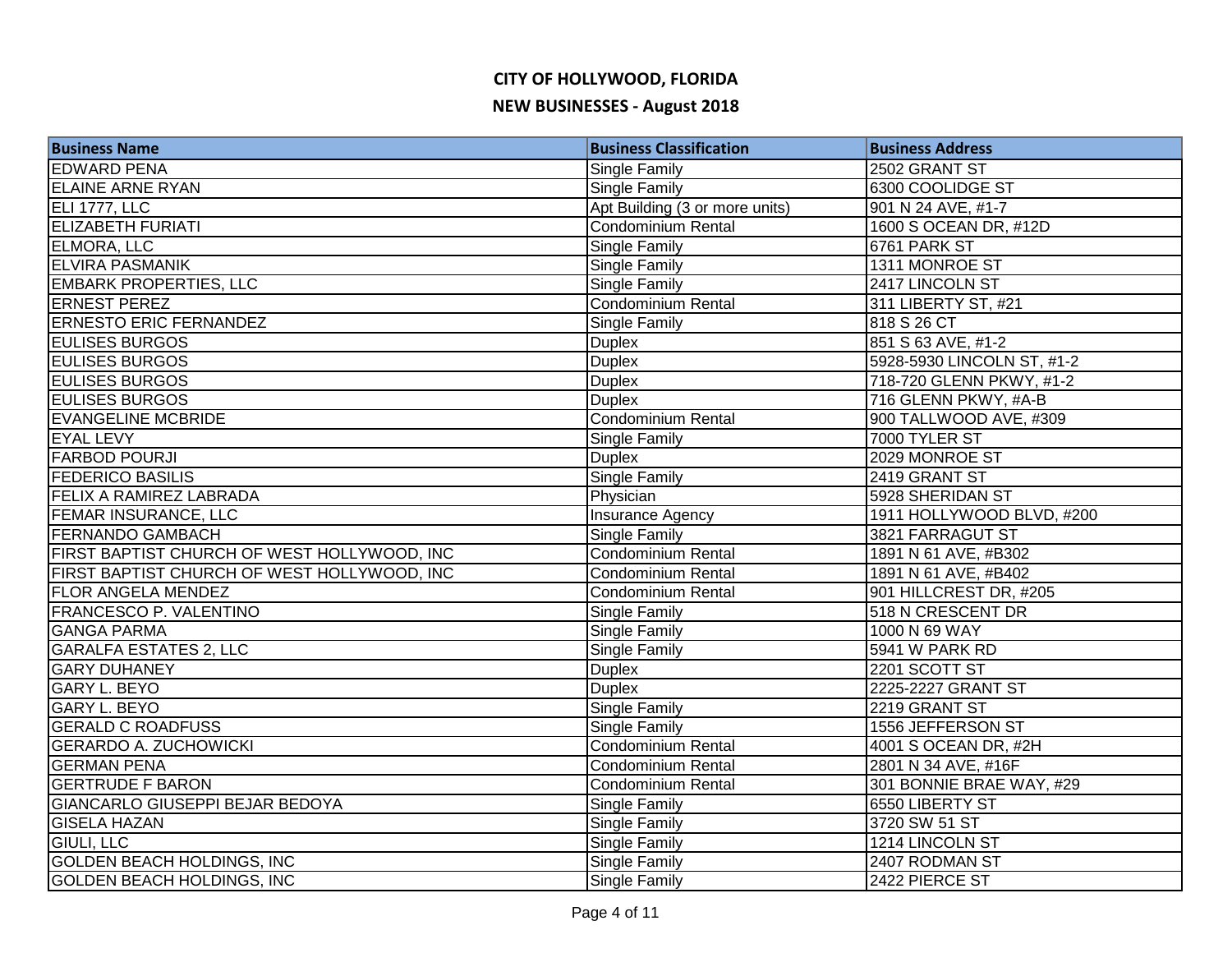# **CITY OF HOLLYWOOD, FLORIDA**

#### **NEW BUSINESSES - August 2018**

| <b>Business Name</b>                | <b>Business Classification</b>              | <b>Business Address</b>     |
|-------------------------------------|---------------------------------------------|-----------------------------|
| <b>GOPAUL MUNNILAL</b>              | Single Family                               | 5724 GARFIELD ST            |
| <b>GUSTAVO A. RENDON</b>            | Single Family                               | 2539 FLETCHER CT            |
| <b>GUYON FAMILY TR</b>              | Single Family                               | 6409 MEADE ST               |
| <b>HANA H. MALKA</b>                | Single Family                               | 5911 N FARRAGUT DR          |
| HBR BOARDWALK RENTALS, LLC          | Property Management (more than 10<br>units) | 201 N OCEAN DR              |
| <b>HECTOR HIDALGO</b>               | <b>Single Family</b>                        | <b>1235 YELLOWHEART WAY</b> |
| <b>HELEN H MOORE</b>                | <b>Single Family</b>                        | 1295 WEEPING WILLOW WAY     |
| <b>HELEN H MOORE</b>                | <b>Single Family</b>                        | 1630 SWEETBAY WAY           |
| <b>HERNAN DARIO PABON</b>           | Physician                                   | 5928 SHERIDAN ST            |
| HOLLYWOOD PROPS, LLC                | <b>Duplex</b>                               | 2317 LIBERTY ST             |
| <b>HORST M ROSENBAUM</b>            | <b>Single Family</b>                        | 6536 WILEY ST               |
| HOTSY-TOTSY, LLC                    | Restaurant/Bar                              | 2032 HARRISON ST            |
| HUMAHU VI INVESTMENTS, LLC          | Apt Building (3 or more units)              | 1818 GARFIELD ST            |
| <b>IGOR ZILBERMAN</b>               | Physician/Podiatrist                        | 2699 STIRLING RD, #301A     |
| ILYA P FREYBERG DDS, P.A.           | Office                                      | 1876 POLK ST                |
| ILYA P. FREYBERG                    | Dentist/Orthodontist                        | 1876 POLK ST                |
| <b>IMRAN HOOSAIN</b>                | <b>Duplex</b>                               | 6110 PIERCE ST, #1-2        |
| INCA 10, LLC                        | Condominium Rental                          | 2750 PIERCE ST, #1          |
| INTERNATIONAL ANALYTICAL GROUP, INC | <b>Consultant/Business Advisor</b>          | 5308 HARRISON ST            |
| <b>IRAIDA A MONSALVE</b>            | Single Family                               | 2330 PIERCE ST              |
| <b>IRMGARD H E SAMES</b>            | Condominium Rental                          | 2236 JACKSON ST, #3         |
| <b>IVAN SAEZ</b>                    | Single Family                               | 611 N 68 TER                |
| <b>JACK K. PARNELL</b>              | Single Family                               | 7571 PIERCE ST              |
| <b>JAMEEL AZEEZ</b>                 | Single Family                               | 1001 SW 61 AVE              |
| JAMES OATES, III                    | Single Family                               | 1148 JOHNSON ST             |
| <b>JAMES SALEM</b>                  | Condominium Rental                          | 419 S CRESCENT DR, #5       |
| <b>JAMIE C FRANK REV TR</b>         | Condominium Rental                          | 3501 KEYSER AVE, #1         |
| <b>JAMIE C FRANK REV TR</b>         | Condominium Rental                          | 3501 KEYSER AVE, #3         |
| JANETTE G. MOLINA                   | Single Family                               | 4125 LARGE LEAF LN          |
| <b>JAY J AFRAVI</b>                 | Condominium Rental                          | 311 LIBERTY ST, #7          |
| <b>JEANETE FISCHEL</b>              | <b>Single Family</b>                        | 2129 TAYLOR ST              |
| JEFFREY D THOMAS                    | <b>Triplex</b>                              | 5710 MAYO ST                |
| <b>JENNETTE E PEREZ</b>             | Single Family                               | 1415 WEEPING WILLOW WAY     |
| <b>JESUS R ALBUERNE</b>             | <b>Condominium Rental</b>                   | 1600 S OCEAN DR, #14F       |
| <b>JMF2506, LLC</b>                 | <b>Consultant/Business Advisor</b>          | 2130 JOHNSON ST             |
| <b>JOHN F. LEXA</b>                 | Single Family                               | 3038 HAYES ST               |
| <b>JOHN F. LEXA</b>                 | Single Family                               | 3034 HAYES ST               |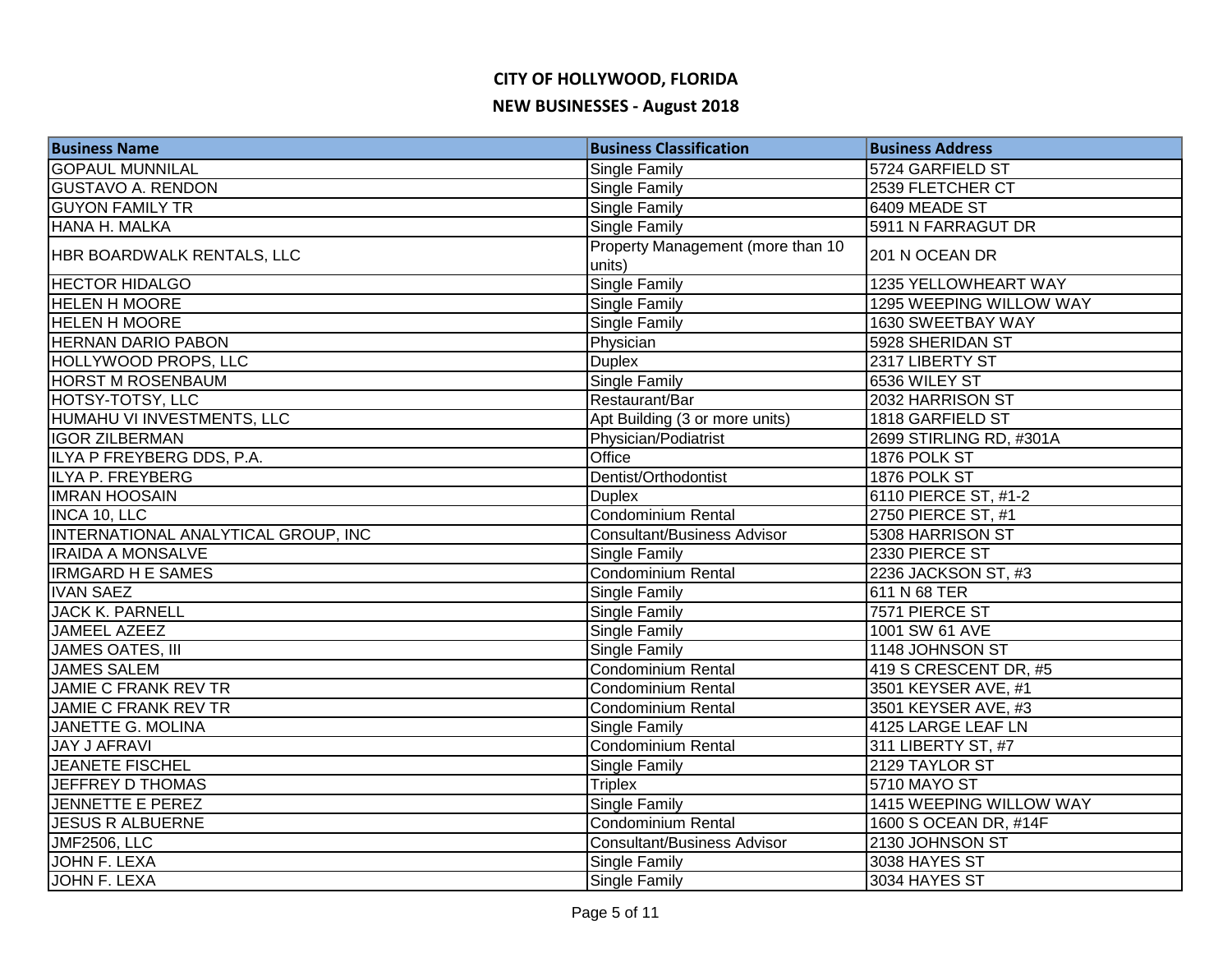| <b>Business Name</b>               | <b>Business Classification</b> | <b>Business Address</b>    |
|------------------------------------|--------------------------------|----------------------------|
| JOHN F. LEXA                       | Single Family                  | 3047 GARFIELD ST           |
| JOHN F. LEXA                       | <b>Single Family</b>           | 915 N 31 AVE               |
| JOHN F. LEXA                       | <b>Single Family</b>           | 3035 GRANT ST              |
| <b>JOHN F. LEXA</b>                | <b>Single Family</b>           | 920 N 30 RD                |
| <b>JOHN PIERSON</b>                | Single Family                  | 5212 WILEY ST              |
| <b>JOHN PIERSON</b>                | <b>Single Family</b>           | 5326 WILEY ST              |
| <b>JOHNNY ORTEGA</b>               | <b>Single Family</b>           | 2814 LINCOLN ST            |
| <b>JOSEPH POLLARO</b>              | Condominium Rental             | 1600 S OCEAN DR, #6J       |
| <b>JUAN CARLOS DIAZ</b>            | <b>Condominium Rental</b>      | 1600 S OCEAN DR, #10E      |
| <b>JUAN E. SALINAS</b>             | Single Family                  | 7170 PERSHING ST           |
| <b>JULIE AXELROD</b>               | <b>Single Family</b>           | 6404 ALLEN ST              |
| <b>JULIO P. NORIEGA</b>            | <b>Condominium Rental</b>      | 901 HILLCREST DR, #503     |
| JUST PROPERTIES 4U, INC            | <b>Single Family</b>           | 961 DOVEPLUM CT            |
| <b>KAREN PARKER</b>                | <b>Single Family</b>           | 6332 MCKINLEY ST           |
| <b>KATERYNA CHERKASOV</b>          | <b>Single Family</b>           | 2724 CLEVELAND ST          |
| <b>KELVIN LANTIGUA</b>             | Dentist/Orthodontist           | 7076 TAFT ST               |
| <b>KEYSER SANCHEZ</b>              | <b>Single Family</b>           | 6551 MOSELEY ST            |
| <b>KRIEGER KORP, INC</b>           | Printer/Engraver/Lithograph    | 750 N DIXIE HWY, #C        |
| (DBA: HOLLYWOOD DIGITAL BLUEPRINT) |                                |                            |
| L.A.M. AUTO REPAIR, INC            | Repair/Auto                    | 5666 RODMAN ST, #5         |
| LAKERAM RAMCOOBEER                 | Single Family                  | 710 N 69 AVE               |
| <b>LEON FAMILY TR</b>              | Single Family                  | 5712 MONROE ST             |
| LEON, JOSE & OLGA LE               | Condominium Rental             | 3725 S OCEAN DR, #524      |
| <b>LEONARD BELL</b>                | <b>Single Family</b>           | 2230 N 61 AVE              |
| LESLIE WAKEFIELD, CORP             | Therapist/Physical             | 4001 HOLLYWOOD BLVD, STE A |
| LEVEN PROPERTIES, LLC              | <b>Single Family</b>           | 2817 TAYLOR ST             |
| LEVEN PROPERTIES, LLC              | <b>Single Family</b>           | 2815 TAYLOR ST             |
| <b>LIDIA I CRISTOBAL</b>           | <b>Condominium Rental</b>      | 901 HILLCREST DR, #311     |
| <b>LILACH GUTMAN</b>               | <b>Single Family</b>           | 3750 SW 51 ST              |
| <b>LINDA JAMES</b>                 | <b>Single Family</b>           | 1725 WEEPING WILLOW WAY    |
| LINDA L. SCULLY                    | Single Family                  | 318 N 56 AVE               |
| LOURDES M. LEON                    | <b>Condominium Rental</b>      | 3725 S OCEAN DR, #1005     |
| <b>LUCILLA MENDEZ</b>              | <b>Condominium Rental</b>      | 901 HILLCREST DR, #415     |
| LUCY INSURANCE AGENCY, LLC         | Insurance Agency               | 5948 THOMAS ST             |
| <b>LUIS A RIVADENEIRA</b>          | <b>Single Family</b>           | 2040 N 61 TER              |
| <b>LYLE C. MCEWEN</b>              | Single Family                  | 2638 TAYLOR ST, #E-5       |
| <b>MANDRES PROPERTY, LLC</b>       | <b>Condominium Rental</b>      | 1711 S SURF RD, #205       |
| MARCUS COOKE                       | <b>Single Family</b>           | 1039 N 31 RD               |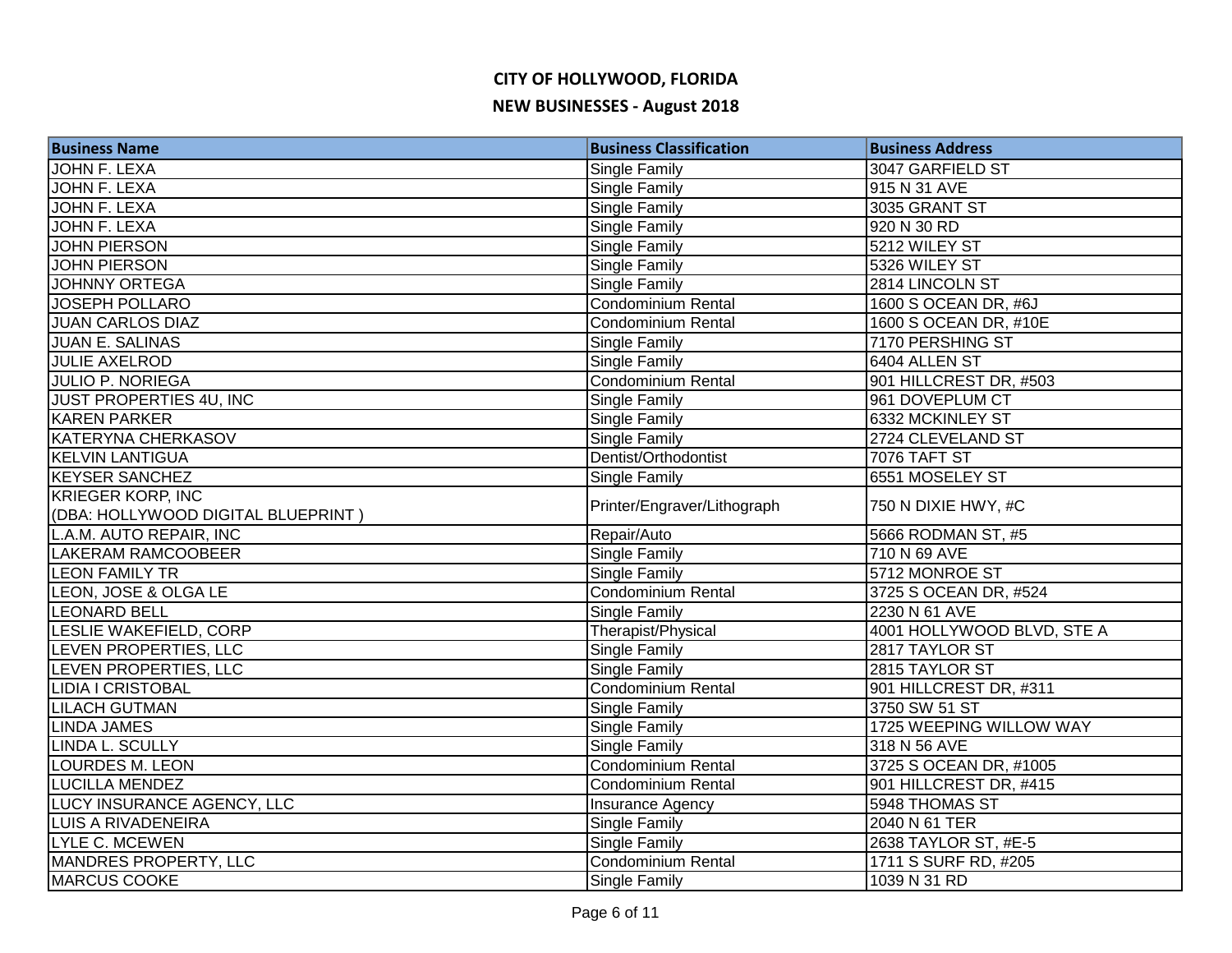| <b>Business Name</b>                     | <b>Business Classification</b> | <b>Business Address</b> |
|------------------------------------------|--------------------------------|-------------------------|
| MARCUS ETHAN PROPERTIES, LLC             | Single Family                  | 1013 N SOUTHLAKE DR     |
| <b>MARIA E SANTANA</b>                   | Single Family                  | 6451 FRANKLIN ST        |
| <b>MARIA NANCY MAINERO</b>               | <b>Duplex</b>                  | 1116-1118 N 25 AVE      |
| <b>MARIA NANCY MAINERO</b>               | <b>Duplex</b>                  | 1120-1122 N 25 AVE      |
| <b>MARIA TOMITZ</b>                      | <b>Single Family</b>           | 1235 PIERCE ST          |
| MARIE CLAUDE COUPET REV LIV TR           | <b>Single Family</b>           | 502 N 70 WAY            |
| <b>MARIE HAPST-FRANYO</b>                | <b>Single Family</b>           | 2115 N 15 AVE           |
| <b>MARIO COTO</b>                        | <b>Single Family</b>           | 3481 N 31 AVE           |
| <b>MARIO PECORA</b>                      | <b>Single Family</b>           | 1006 N 30 RD            |
| MARK D. YOUNG, MD                        | Physician                      | 3854B SHERIDAN ST       |
| <b>MARY CHIRAMEL</b>                     | <b>Duplex</b>                  | 6309 EATON ST, #A-B     |
| <b>MARY HANANEL</b>                      | <b>Single Family</b>           | 4941 SW 38 WAY          |
| MATANYA YAISH                            | Single Family                  | 2331 N 58 TER           |
| <b>MATTHEW DERNIS</b>                    | Single Family                  | 1030 SCARLET OAK ST     |
| MAUREEN P. CAMPBELL                      | Condominium Rental             | 419 S CRESCENT DR, #11  |
| <b>MAXIMILIAN SCHLECHT</b>               | Condominium Rental             | 311 LIBERTY ST, #8      |
| MAXIMUM INSPECTIONS, INC                 |                                |                         |
| (DBA: MJDBT, INC)                        | Home Inspector                 | 1510 RODMAN ST          |
| MCASA, LLC                               | Apt Building (3 or more units) | 2247 TAYLOR ST          |
| MDW GROUP, INC                           | Internet Sales                 | 1111 N 46 AVE           |
| MEC DEVICE AND PHARMA INTERNATIONAL, LLC | <b>Distribution Office</b>     | 4010 SW 30 AVE          |
| MEC DEVICE PHARMA INTERNATIONAL, LLC     | <b>Distribution Office</b>     | 4010 SW 30 AVE          |
| METROSTAR PROPERTY MANAGEMENT, LLC       | Lawn Maintenance               | 3625 PEMBROKE RD, #C-15 |
| <b>MICHAEL MORSE</b>                     | Single Family                  | 1065 SILVERBELL ST      |
| <b>MICHAEL SZCZESNY</b>                  | Single Family                  | 1101 BANYAN DR          |
| MICHAELS REAL ESTATE PROPERTIES, LLC     | <b>Single Family</b>           | 1405 LIBERTY ST         |
| MICHAELS REAL ESTATE PROPERTIES, LLC     | <b>Single Family</b>           | 1510 LIBERTY ST         |
| <b>MICHEL POLIKAR</b>                    | <b>Single Family</b>           | 3610 N 55 AVE           |
| <b>MIKHAIL FIDLIN</b>                    | <b>Duplex</b>                  | 5841-5843 MCKINLEY ST   |
| <b>MIKHAIL FIDLIN</b>                    | <b>Duplex</b>                  | 6017-6019 HAYES ST      |
| <b>MIKHAIL GRINSHTEYN</b>                | Condominium Rental             | 1600 S OCEAN DR, #16C   |
| MILLENIUM DREAMS, INC                    | Apt Building (3 or more units) | 2118 N OCEAN DR, #1-4   |
| MIRCEA BALEAN                            | Single Family                  | 2115 ANTON TER          |
| <b>MIREYA BOSCH</b>                      | Single Family                  | 2347 TAFT ST            |
| MIRIAM S COHEN                           | Single Family                  | 6412 ALLEN ST           |
| <b>MITCHELL LEE SCHAEFER</b>             | <b>Single Family</b>           | 2410 TAFT ST            |
| <b>MONA AMIN</b>                         | Physician/Osteopath            | 3950 N 46 AVE           |
| <b>MONICA LOPEZ</b>                      | <b>Single Family</b>           | 5607 TAYLOR ST          |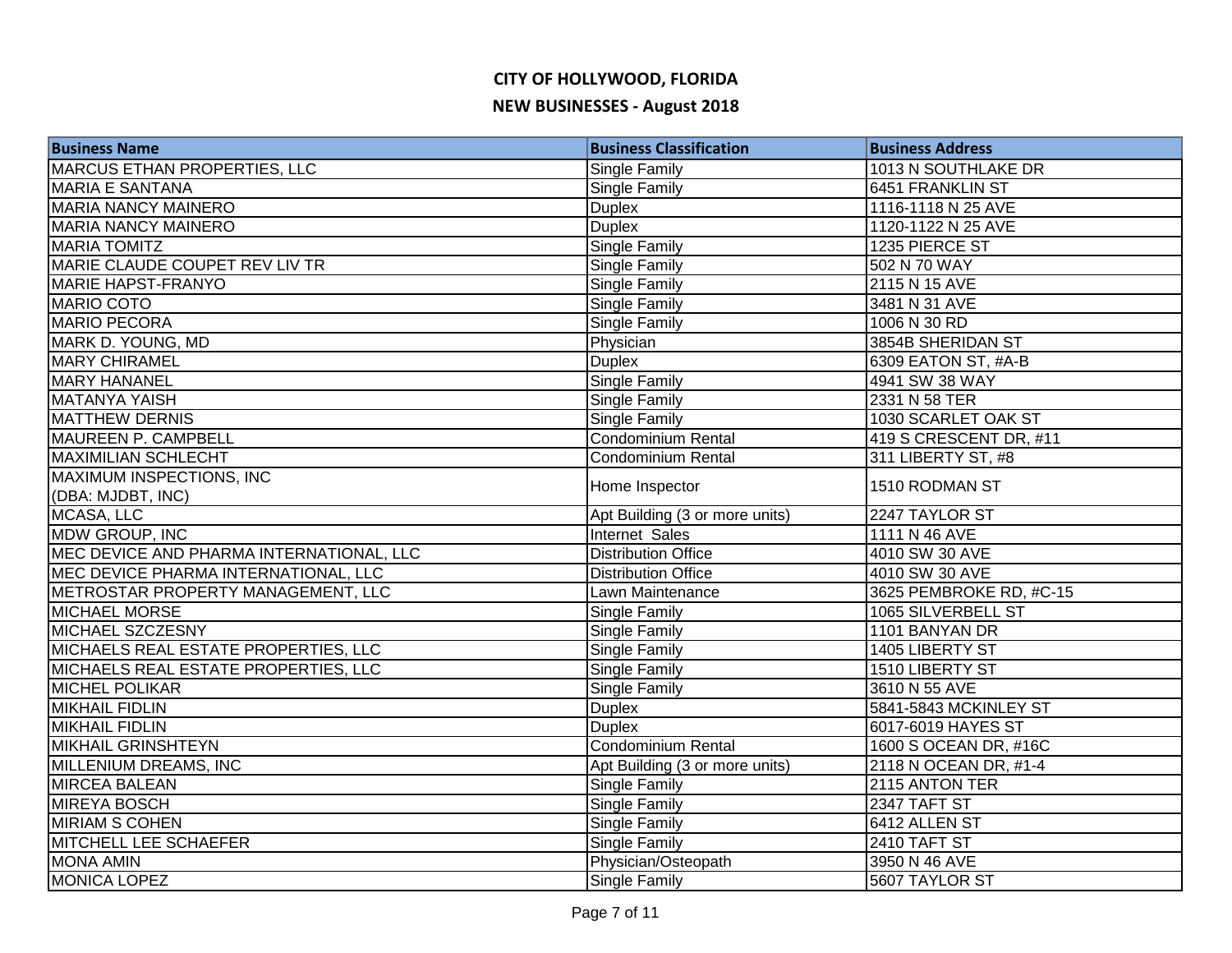| <b>Business Name</b>              | <b>Business Classification</b> | <b>Business Address</b>    |
|-----------------------------------|--------------------------------|----------------------------|
| <b>MOSHE LEVY</b>                 | Single Family                  | 6436 PERRY ST              |
| MTR REAL ESTATE, LLC              | Single Family                  | 2466 DEWEY ST              |
| MUHAMMAD UPPAL                    | Single Family                  | 1600 N 73 WAY              |
| <b>IMUHAMMET TAN</b>              | <b>Retail Store/Stock</b>      | 1940 N 30 RD, #145         |
| (DBA: MOE'S PLACE)                |                                |                            |
| <b>NADAV AMIEL</b>                | <b>Duplex</b>                  | 1629 TAFT ST, #1-2         |
| <b>NAOMI R BARRATT</b>            | <b>Condominium Rental</b>      | 2530 PIERCE ST, #206       |
| <b>NATIA BERG</b>                 | Condominium Rental             | 2134 LINCOLN ST, #25       |
| <b>NATIA BERG</b>                 | Condominium Rental             | 2134 LINCOLN ST, #18       |
| NAUTICA GM-USA, INC               | <b>Marine Repair</b>           | 5818 DAWSON ST, #20        |
| NELIDA S RONCATTI REV TR          | Single Family                  | 316 N CRESCENT DR          |
| NEXUS CONTRACTORS, LLC            | Contractor/General             | 1506 SHENANDOAH ST         |
| NITRO CHILL N THRILL, INC         | Restaurant/Bar                 | 707 N SURF RD # 3          |
| (DBA: DA-VINCY)                   |                                |                            |
| NOOSHIN ZOLFAGHARI                | Physician/Podiatrist           | 2699 STIRLING RD, #301A    |
| OR MOAV                           | Single Family                  | 7730 ATLANTA ST            |
| <b>ORIT SNYDER</b>                | <b>Single Family</b>           | 7161 SCOTT ST              |
| <b>ORIT SNYDER</b>                | Single Family                  | 7121 SCOTT ST              |
| <b>ORLANDO LEAL</b>               | Condominium Rental             | 1711 S SURF RD, #204       |
| OVEIDA GONZALEZ PARODYS, LE       | Single Family                  | 6431 PARK ST               |
| P & K CATERING SERVICES, INC      | 9135 Catering/Take Out Food    | 5601 FARRAGUT ST           |
| P GUGLIELMO & N MEYERS REV TR     | Condominium Rental             | 1600 S OCEAN DR, #3A       |
| PALMA CONSULTING GROUP, LLC       | <b>Condominium Rental</b>      | 1830 RADIUS DR, #1203      |
| PAMA SECRET, LLC                  | Single Family                  | 1629 JOHNSON ST, #1-3      |
| PARRA HEALTH, INC                 | Office                         | 2500 HOLLYWOOD BLVD, #407A |
| PASSION FRUIT ONLINE, LLC         | Internet Sales                 | 1200 TALLWOOD AVE, #207    |
| <b>PAUL BENOLIEL</b>              | <b>Single Family</b>           | 2201 MONROE ST, #A1        |
| <b>PAUL BENOLIEL</b>              | <b>Single Family</b>           | 2201 MONROE ST, #A2        |
| <b>PAUL BENOLIEL</b>              | <b>Single Family</b>           | 2201 MONROE ST, #B1        |
| <b>PAUL FERRARA</b>               | Condominium Rental             | 4902 WASHINGTON ST, #8     |
| PEMBROKE MIRO DENTAL OFFICE, P.A. | <b>Medical Office</b>          | <b>7071 TAFT ST</b>        |
| PETER W BERG, LLC                 | Condominium Rental             | 2134 LINCOLN ST, #1        |
| PETER W BERG, LLC                 | Condominium Rental             | 2134 LINCOLN ST, #2        |
| PETER W BERG, LLC                 | <b>Condominium Rental</b>      | 2134 LINCOLN ST, #3        |
| PETER W BERG, LLC                 | Condominium Rental             | 2134 LINCOLN ST, #5        |
| PETER W BERG, LLC                 | Condominium Rental             | 2134 LINCOLN ST, #6        |
| PETER W BERG, LLC                 | Condominium Rental             | 2134 LINCOLN ST, #7        |
| PETER W BERG, LLC                 | Condominium Rental             | 2134 LINCOLN ST, #8        |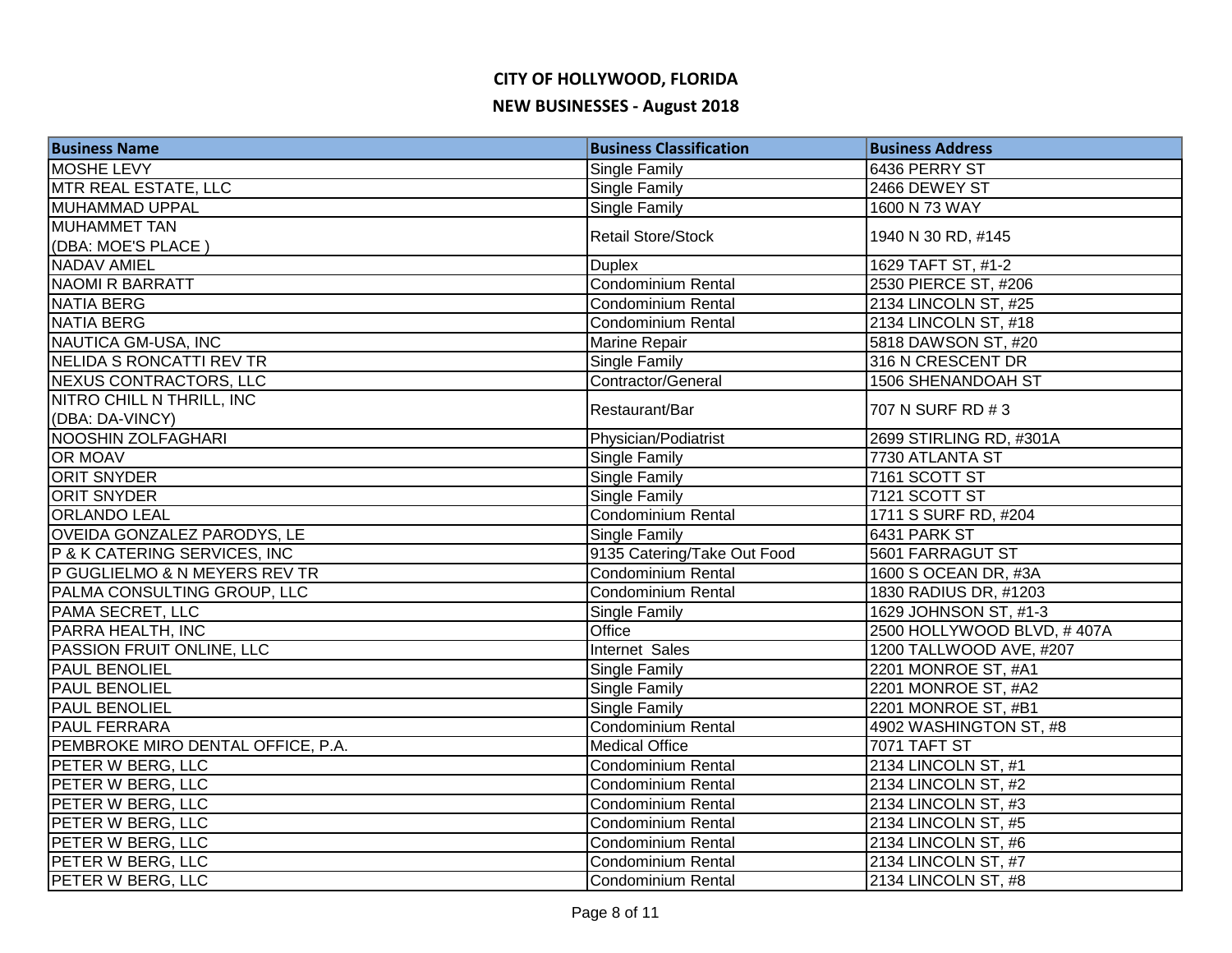| <b>Business Name</b>                                       | <b>Business Classification</b> | <b>Business Address</b>        |
|------------------------------------------------------------|--------------------------------|--------------------------------|
| <b>PETER W BERG, LLC</b>                                   | <b>Condominium Rental</b>      | 2134 LINCOLN ST, #12A          |
| <b>PETER W BERG, LLC</b>                                   | <b>Condominium Rental</b>      | 2134 LINCOLN ST, #15           |
| PETER W BERG, LLC                                          | <b>Condominium Rental</b>      | 2134 LINCOLN ST, #16           |
| PETER W BERG, LLC                                          | <b>Condominium Rental</b>      | 2134 LINCOLN ST, #17           |
| <b>PETER W BERG, LLC</b>                                   | <b>Condominium Rental</b>      | 2134 LINCOLN ST, #23           |
| PINCKNEY INVESTMENTS, INC                                  | Single Family                  | 2534 COOLIDGE ST               |
| PIPOUNE FLORIDA LAND TRUST                                 | Single Family                  | 3819 SW 51 ST                  |
| POST TIME PROPERTIES, LLC                                  | <b>Commercial Rental Units</b> | 1943-1953 PEMBROKE RD          |
| <b>PPX CORPORATION</b>                                     | Restaurant/Bar                 | 3505 S OCEAN DR, #CU5          |
| PRACTICOOL AIR, LLC                                        | Contractor/General             | 3100 N 29 CT                   |
| PREMIUM SECURITY SERVICES, LLC<br>(DBA: THE PREMIUM GROUP) | Security Agency                | 2501 S OCEAN DR, #C-08         |
| PRO ELEVATOR, INC                                          | Contractor/Specialty           | 5426 FLAGLER ST                |
| PROFESSIONAL NURSES HOME CARE, INC                         | Home Health Care Agency        | 4330 SHERIDAN ST, #201-B2      |
| PURAN HOLDING & INVESTMENTS, INC                           | Single Family                  | 5740 FLETCHER ST               |
| <b>RAFAEL DIEGO SIMBACO</b>                                | Dentist/Orthodontist           | 2219 HOLLYWOOD BLVD, #104      |
| <b>RAUL MAYORGA</b>                                        | Single Family                  | 814 S 26 CT                    |
| <b>RAYAD MOHAMMED</b>                                      | Single Family                  | 1716 N 59 AVE                  |
| <b>REBECCA LEVENHAGEN</b>                                  | Single Family                  | 920 N 24 AVE                   |
| <b>REDBOX AUTOMATED RETAIL, LLC</b>                        | <b>Vending Machines</b>        | 1776 POLK ST                   |
| <b>RIDGE CREWSS</b>                                        | Single Family                  | 1408 HOLLYWOOD BLVD            |
| <b>ROBERT FLORENCE</b>                                     | <b>Duplex</b>                  | 5221 FLETCHER ST, #1-2         |
| <b>ROBERT VAZQUEZ</b>                                      | <b>Duplex</b>                  | 2242 THOMAS ST                 |
| <b>ROCK DESIGNS, CORP</b>                                  | Office                         | 1925 N 35 AVE                  |
| <b>RODRIGO ROJAS</b>                                       | Single Family                  | 3206 CLEVELAND ST              |
| <b>RONALD NOEL</b>                                         | Single Family                  | 4801 WASHINGTON ST             |
| <b>ROY MOAV</b>                                            | Single Family                  | 2131 N 62 AVE                  |
| <b>ROYAL MILAN, LLC</b>                                    | <b>Condominium Rental</b>      | 911 HILLCREST CT, #3           |
| <b>RUDOLPH HARO</b>                                        | <b>Condominium Rental</b>      | 1711 S SURF RD, #206           |
| <b>RYAN MICHAELS</b>                                       | Attorney                       | 4000 HOLLYWOOD BLVD, STE 485-S |
| <b>SALVATORE LONOBILE</b>                                  | <b>Condominium Rental</b>      | 1600 S OCEAN DR, #6I           |
| SAMJUZ, LLC                                                | Single Family                  | 1840 N 62 AVE                  |
| SAN ALBERTO REAL ESTATE, LLC                               | Condominium Rental             | 1900 VAN BUREN ST, #105B       |
| SAN ALBERTO REAL ESTATE, LLC                               | Condominium Rental             | 1919 VAN BUREN ST, #312A       |
| SAN ALBERTO REAL ESTATE, LLC                               | Condominium Rental             | 1919 VAN BUREN ST, #607A       |
| <b>SARG FINANCIAL, LLC</b>                                 | <b>Commercial Rental Units</b> | 5820 FUNSTON ST                |
| <b>SARG FINANCIAL, LLC</b>                                 | <b>Commercial Rental Units</b> | 5801 RODMAN ST                 |
| <b>SARG FINANCIAL, LLC</b>                                 | <b>Commercial Rental Units</b> | 5726 WASHINGTON ST             |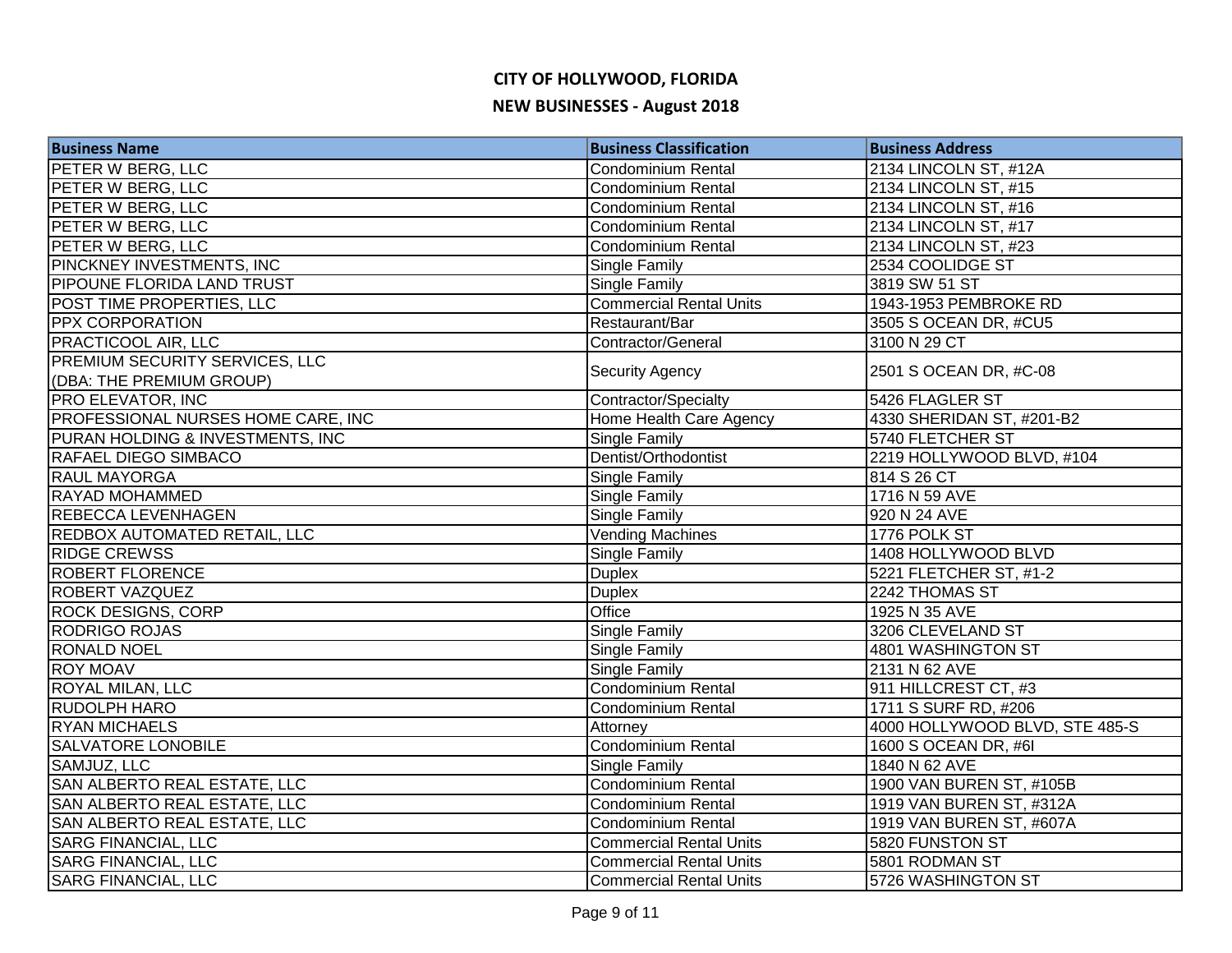| <b>Business Name</b>         | <b>Business Classification</b> | <b>Business Address</b> |
|------------------------------|--------------------------------|-------------------------|
| <b>SARG FINANCIAL, LLC</b>   | <b>Commercial Rental Units</b> | 5720 WASHINGTON ST      |
| <b>SBA PROPERTIES, LLC</b>   | <b>Condominium Rental</b>      | 2419 LINCOLN ST, #19B   |
| <b>SBA PROPERTIES, LLC</b>   | Condominium Rental             | 2419 LINCOLN ST, #19A   |
| <b>SBA PROPERTIES, LLC</b>   | Condominium Rental             | 2419 LINCOLN ST, #21A   |
| <b>SBA PROPERTIES, LLC</b>   | <b>Condominium Rental</b>      | 2419 LINCOLN ST, #21B   |
| <b>SBA PROPERTIES, LLC</b>   | <b>Condominium Rental</b>      | 2419 LINCOLN ST, #23A   |
| <b>SBA PROPERTIES, LLC</b>   | <b>Condominium Rental</b>      | 2419 LINCOLN ST, #23B   |
| <b>SBA PROPERTIES, LLC</b>   | <b>Condominium Rental</b>      | 2419 LINCOLN ST, #25A   |
| <b>SBA PROPERTIES, LLC</b>   | <b>Condominium Rental</b>      | 2419 LINCOLN ST, #25B   |
| <b>SBA PROPERTIES, LLC</b>   | <b>Condominium Rental</b>      | 2419 LINCOLN ST, #27A   |
| <b>SBA PROPERTIES, LLC</b>   | <b>Condominium Rental</b>      | 2419 LINCOLN ST, #27B   |
| SBA PROPERTIES, LLC          | <b>Condominium Rental</b>      | 2419 LINCOLN ST, #29A   |
| <b>SBA PROPERTIES, LLC</b>   | Condominium Rental             | 2419 LINCOLN ST, #29B   |
| <b>SBA PROPERTIES, LLC</b>   | <b>Condominium Rental</b>      | 2419 LINCOLN ST, #31A   |
| <b>SBA PROPERTIES, LLC</b>   | <b>Condominium Rental</b>      | 2419 LINCOLN ST, #31B   |
| <b>SDM FLORIDA, LLC</b>      | <b>Condominium Rental</b>      | 820 S 26 CT             |
| <b>SEAN T CREIGHTON</b>      | Single Family                  | 456 S 20 AVE            |
| SEMIMORT, INC                | <b>Duplex</b>                  | 2421 FUNSTON ST, #1-2   |
| <b>SERGIO PANTANO</b>        | <b>Condominium Rental</b>      | 2210 TAYLOR ST, #205    |
| SH MORAD, LLC                | Single Family                  | 5382 SW 33 AVE          |
| <b>SHAJU CHIRAMEL</b>        | Single Family                  | 1100 N 70 WAY           |
| <b>SHAJU CHIRAMEL</b>        | Single Family                  | 5829 GRANT ST           |
| <b>SHAJU PHILIP CHIRAMEL</b> | Single Family                  | 5827 GRANT ST           |
| <b>SHALEV COHEN</b>          | Condominium Rental             | 1007 N 19 AVE, #8       |
| <b>SHALOM HANOH</b>          | Apt Building (3 or more units) | 2316 VAN BUREN ST       |
| <b>SHEEBA ABRAHAM</b>        | <b>Single Family</b>           | 5823 GRANT ST           |
| <b>SHEEBA ABRAHAM</b>        | <b>Single Family</b>           | 5825 GRANT ST           |
| <b>SHIRLEY MOETT</b>         | Single Family                  | 6309 GARFIELD ST        |
| <b>SHUJAAT MIRZA</b>         | Single Family                  | 2846 FLETCHER ST        |
| SM INVESTMENTS 18, LLC       | Single Family                  | 911 N 62 AVE            |
| SOUTH BEACH LANGUAGES, INC   | Language Translator            | 1 OAKWOOD BLVD, #150    |
| STCDV, LLC                   | Single Family                  | 2131 N 61 TER           |
| <b>STEPHEN LEMOS JR.</b>     | Single Family                  | 7680 FARRAGUT ST        |
| <b>TAMAR HOO</b>             | Attorney                       | 5821 HOLLYWOOD BLVD     |
| <b>TERESA ACHURY</b>         | Single Family                  | 5816 THOMAS ST          |
| THE BOHOTIQUE SHOP, INC      | Internet Sales                 | 1121 N 70 AVE           |
| TIDY TANGLES HAIR SALON, INC | <b>Barber Shop</b>             | 5650 STIRLING RD, #11   |
| <b>TINA MARZELLA</b>         | Condominium Rental             | 1600 S OCEAN DR, #12B   |